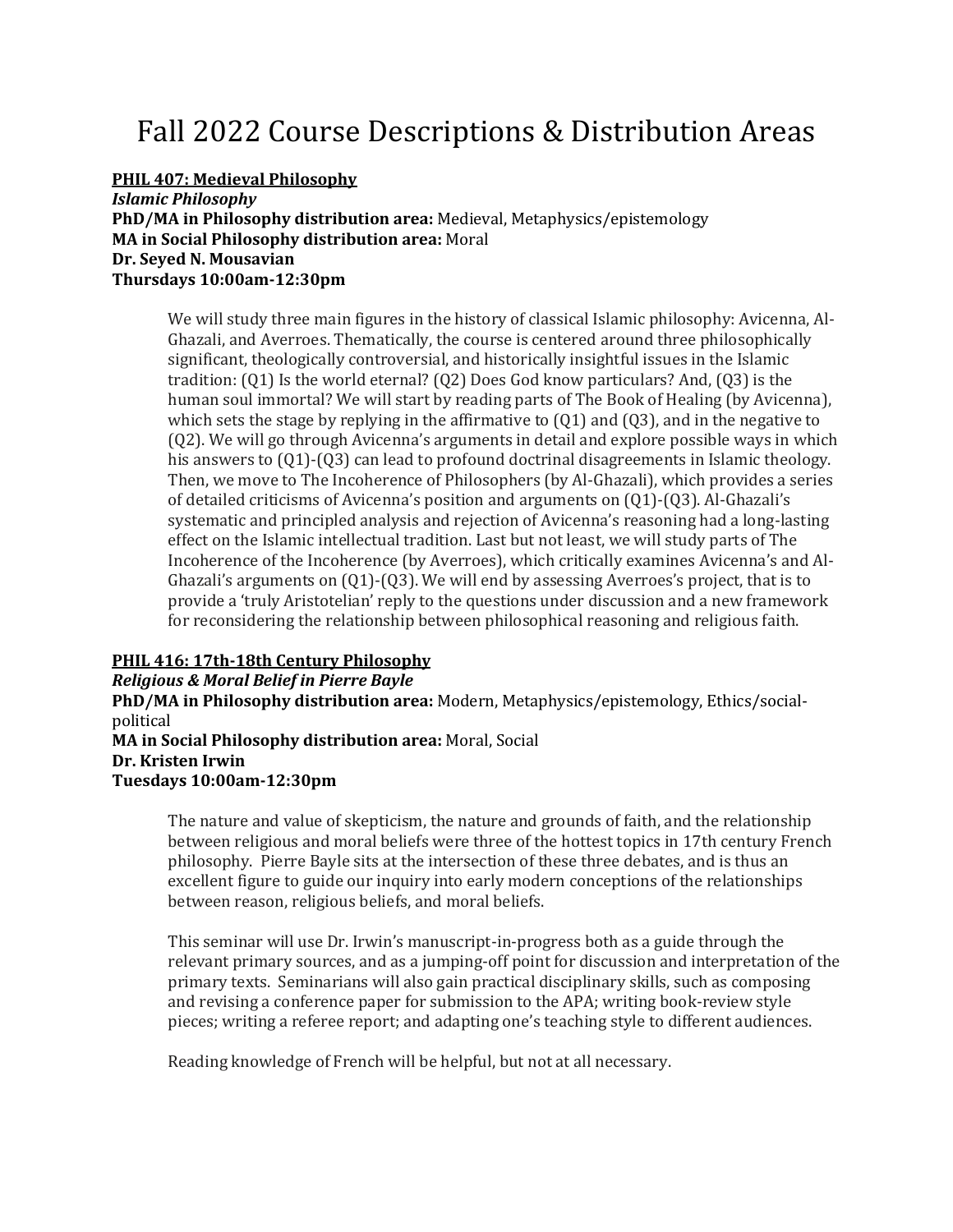### **PHIL 380/454: Topics in Philosophy of Religion**

*Platonism and Catholicism* **PhD/MA in Philosophy distribution area:** Metaphysics/epistemology, Ethics/social-political **MA in Social Philosophy distribution area:** Moral, Social **Dr. Naomi Fisher Thursdays 4:15pm-6:45pm**

In this course you will explore the Platonic and Neoplatonic traditions and the ways in which these traditions have been integral to Catholicism. This will provide a framework which can serve as a way of seeing and an approach to the Catholic intellectual tradition. We will begin with Plato and Neoplatonism, and then address medieval Christian Neoplatonism in figures like Augustine, Pseudo-Dionysius, and Eriugena before moving through Renaissance Neoplatonism (Nicholas of Cusa and Ficino) into some more contemporary, 20th century texts. You will come away from this course with a broad understanding of how Platonism has both influenced and been shaped by Catholic asceticism, mysticism, metaphysics, and doctrine.

### **PHIL 324/468: Topics in Ethics**

*Philosophical Questions in Human Rights*  **PhD/MA in Philosophy distribution area:** Ethics/Social-Political **MA in Social Philosophy distribution area:** Moral, Social **Dr. Joy Gordon Mondays 7:00pm-9:30pm**

> This course addresses a variety of philosophical issues within human rights. We'll start with some texts that point to different approaches in conceptualizing human rights, as well as an overview of the major human rights instruments in international law and global governance. We'll look at such questions as the concept of rights, and its empirical and Marxist critics; the shift over the last decade in the ethical framework for understanding torture; hermeneutical issues that emerge in human rights treaties; the different ways that gender comes into play within human rights; the thorny problem of how to determine intent in cases of genocide; and issues of sovereignty when countries seek to assert extraterritorial jurisdiction over human rights violations that take place in other parts of the world.

# **PHIL 480: Social & Political Philosophy**

*Violence*  **PhD/MA in Philosophy distribution area:** Continental, Ethics/Social-Political **MA in Social Philosophy distribution area:** Moral, Social **Dr. Johanna Oksala Mondays 4:15pm-6:45pm**

The problem of violence remains the Archimedean point of political philosophy: it is the problem that political order is, in different forms according to different thinkers, understood to address. Whether this means forming a social contract in order to move from the state of primordial war to an ordered society or accepting violence as the irreducible essence of the political, violence is understood as the pivotal problem of politics.

In this course we will study seminal texts in the tradition of Continental political philosophy addressing the problem of violence starting from Walter Benjamin's famous essay "Critique